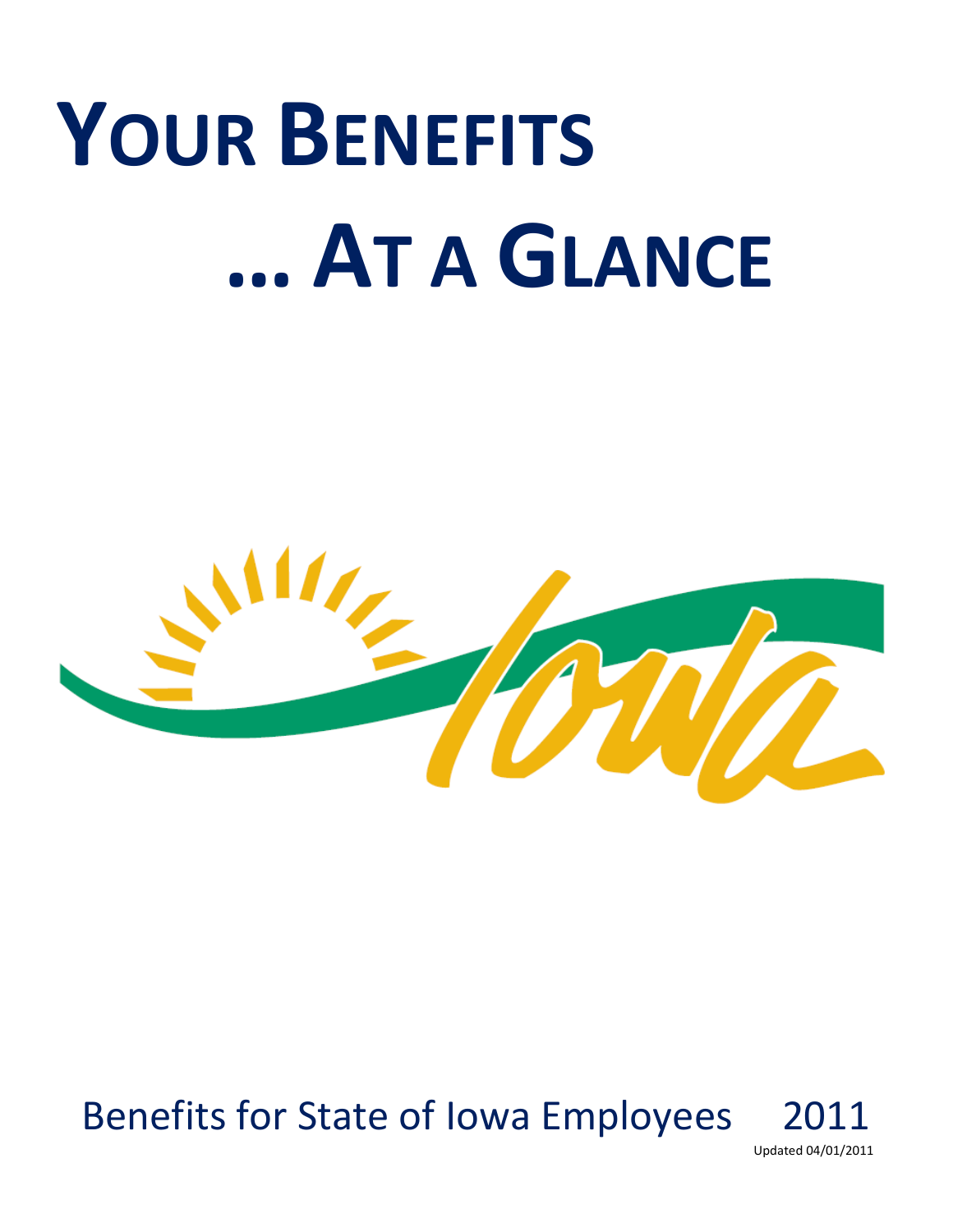## **YOUR 2011 BENEFITS … AT A GLANCE**

AFSCME–covered, UE/IUP–covered, Judicial Branch, and Non-Contract (Non-Judicial) employees

#### **Introduction**

The State of Iowa's commitment to its employees is demonstrated by the compensation and benefits package negotiated on your behalf by the State of Iowa. In addition to your direct compensation as a State of Iowa employee, a significant amount is spent on the benefit plans available to you and your family.

This document provides highlights of the State of Iowa benefits. Because it is only a summary, it cannot be considered a legal document. More detailed information about the State's employee benefits can be found at two Department of Administrative Services – Human Resources Enterprise's websites, Benefits [\(http://benefits.iowa.gov\)](http://benefits.iowa.gov/) and Retirement Investor's Club (RIC) ([http://ric.iowa.gov\)](http://ric.iowa.gov/), and at the Iowa Public Employees Retirement System (IPERS) [\(http://www.ipers.org\)](http://www.ipers.org/) website.

## **General Information**

#### **Eligible Family Members**

Eligible family members for health and dental insurance coverage are:

- Your spouse (A husband or wife as the result of a marriage that is legally recognized in Iowa. This does not include a spouse from whom you are legally separated or divorced.)
- Your domestic partner (opposite sex or same sex)
- Your children through the end of the calendar year in which they turn age 26
- Your unmarried children over the age of 26 who are full-time students
- Your unmarried children who are totally and permanently disabled prior to age 27

#### **Annual Enrollment and Change Period**

Employees have an annual enrollment and change period in the fall to make benefit elections for the upcoming year. During the enrollment and change period you can:

- Enroll in health insurance.
- Change your health insurance plan.  $\bullet$
- Enroll in dental insurance (if there is a dental open enrollment).  $\bullet$
- Add eligible family members or remove family members from your health and/or dental insurance plans.  $\bullet$
- Apply to increase or decrease the amount of supplemental life insurance.  $\bullet$
- $\bullet$ Enroll or reenroll in the flexible spending account program.
- Change your pre-tax premium conversion selection.

#### **Life Events**

When you enroll in health insurance, dental insurance, life insurance and/or the flexible spending accounts, your benefit elections remain in effect to the end of the calendar year. You cannot make any changes until the next enrollment and change period unless you experience a qualified life event and the benefit change you request is consistent with the event.

To change coverage as a result of a qualifying life event, you must act within 30 days of the event (60 days in the case of birth, adoption, or loss of or eligibility for Medicaid, hawk-I, or SCHIP.)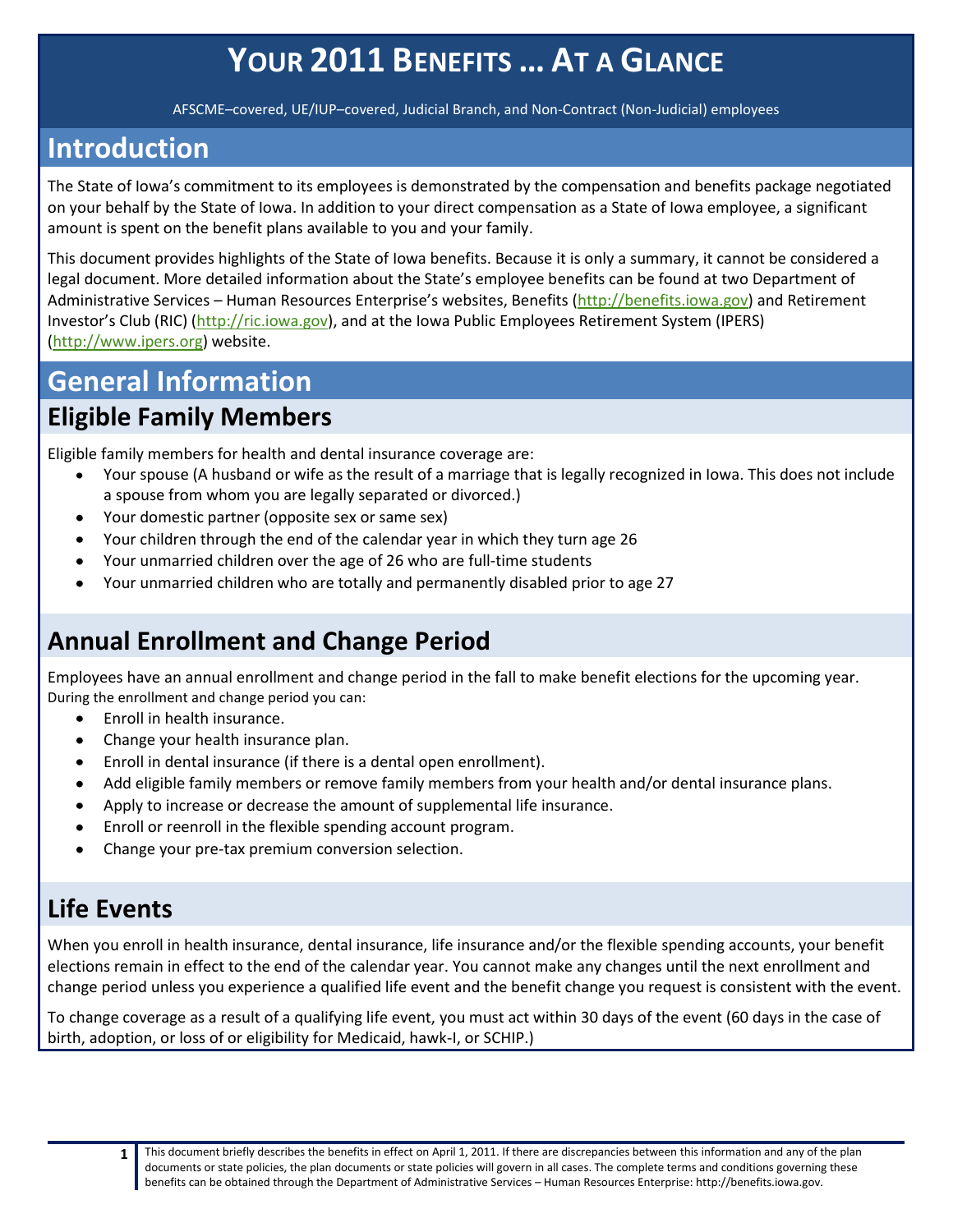#### **Health Care Benefits**

#### **Health Insurance**

**Eligibility**: Employees working 20 hours or more per week in benefit-eligible positions. **Effective**: First of the calendar month following completion of one month of continuous employment. **Summary:** All health insurance plans are provided by Wellmark Blue Cross Blue Shield of Iowa.

|                                    | <b>Blue Access</b>        | <b>Iowa Select</b>        | Program 3 Plus            | <b>Deductible 3 Plus</b>  |
|------------------------------------|---------------------------|---------------------------|---------------------------|---------------------------|
|                                    | <b>Blue Advantage</b>     |                           |                           |                           |
| Eligibility                        | All state employees       | All state employees       | AFSCME, Judicial Branch   | Non-Contract (Non-        |
|                                    |                           |                           | and PPME-covered          | Judicial) and UE/IUP-     |
|                                    |                           |                           | employees                 | covered employees         |
| Summary                            | Comprehensive health      | Comprehensive health      | Comprehensive health      | Comprehensive health      |
|                                    | care services provided by | care services provided by | care services provided by | care services provided by |
|                                    | a network of health care  | any health care provider  | any health care provider. | any health care provider. |
|                                    | providers.                | but lower coinsurance if  |                           |                           |
|                                    | Blue Access: Can see any  | you use network           |                           |                           |
|                                    | provider in the network   | providers.                |                           |                           |
|                                    | without a referral.       |                           |                           |                           |
|                                    | Blue Advantage: Select a  |                           |                           |                           |
|                                    | primary care physician.   |                           |                           |                           |
| Annual deductible                  |                           |                           | Inpatient service only    | Applies to all services   |
| Single                             | \$0                       | \$250                     | \$300                     | \$300                     |
| Family                             | \$0                       | \$500                     | \$400                     | \$400                     |
| Coinsurance                        | 20%                       | In-network: 10%           | 20%                       | 20%                       |
|                                    |                           | Out-of-network: 20%       |                           |                           |
| Out-of-Pocket Maximum              |                           |                           |                           |                           |
| Single                             | \$750                     | \$600<br>\$800            | \$600<br>\$800            | \$600<br>\$800            |
| Family                             | \$1,500                   |                           |                           |                           |
| Annual Maximum<br>Lifetime Maximum | None                      | None<br>None              | None<br>None              | None<br>None              |
|                                    | None<br>0%                | In-network: 10% after the | 20% after the deductible. | 20% after the deductible. |
| Inpatient Room & Board             |                           | deductible.               |                           |                           |
|                                    |                           | Out-of-network: 20%       |                           |                           |
|                                    |                           | after the deductible.     |                           |                           |
| <b>Emergency Room</b>              | \$50.00 copayment;        | \$50.00 copayment;        | 0%, no deductible.        | 0%, no deductible.        |
|                                    | waived if admitted.       | waived if admitted.       |                           |                           |
| Office Visit Exam                  | \$10.00 copayment.        | \$15.00 copayment for     | \$15.00 copayment per     | 20% after the deductible. |
|                                    |                           | exam only.                | visit.                    |                           |
| Prescription - Retail              | 30-day or 90-day supply   | 30-day or 90-day supply   | 30-day or 90-day supply   | 30-day supply             |
| <b>Preferred Generic</b>           | \$5 (30 day)              | \$5(30 day)               | \$5 (30 day)              | 20% after the deductible. |
|                                    | \$15 (90 day)             | \$15 (90 day)             | \$15 (90 day)             |                           |
| <b>Preferred Brand</b>             | \$15 (30 day)             | \$15 (30 day)             | \$15 (30 day)             | 20% after the deductible. |
| Name                               | \$45 (90 day)             | \$45 (90 day)             | \$45 (90 day)             |                           |
| Non-Preferred                      | \$30 or 25% (30 day)      | \$30 (30 day)             | \$30 (30 day)             | 20% after the deductible. |
|                                    | \$90 or 25% (90 day)      | \$90 (90 day)             | \$90 (90 day)             |                           |
| Prescription - Mail Order          | 90-day supply             | 90-day supply             | 90-day supply             | Not available             |
| <b>Preferred Generic</b>           | \$10                      | \$10                      | \$10                      |                           |
| <b>Preferred Brand</b>             | \$30                      | \$30                      | \$30                      |                           |
| Name                               |                           |                           |                           |                           |
| Non-Preferred                      | \$60                      | \$60                      | \$60                      |                           |
| Prescription                       | No separate out-of-       |                           |                           | No separate out-of-       |
| Out-of-Pocket Maximum              | pocket maximum.           |                           |                           | pocket maximum.           |
| Single                             | Copayments do not apply   | \$250                     | \$250                     |                           |
| Family                             | to medical out-of-pocket  | \$500                     | \$500                     |                           |
|                                    | maximum.                  |                           |                           |                           |

#### **2** This document briefly describes the benefits in effect on April 1, 2011. If there are discrepancies between this information and any of the plan documents or state policies, the plan documents or state policies will govern in all cases. The complete terms and conditions governing these benefits can be obtained through the Department of Administrative Services – Human Resources Enterprise: http://benefits.iowa.gov.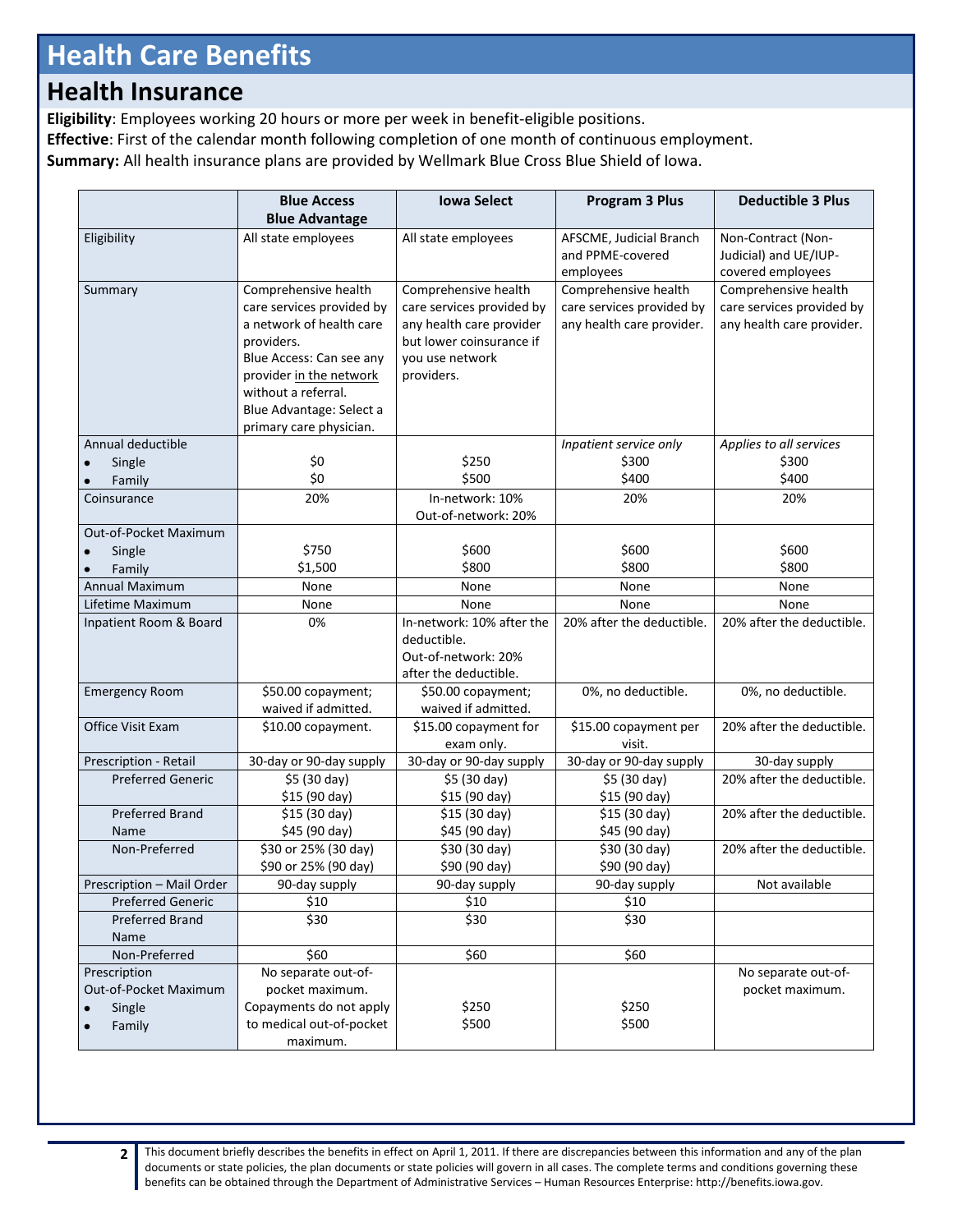#### **2011 Monthly Health Insurance Premiums**

|                       | <b>Single</b> |              | Family |            |              |          |
|-----------------------|---------------|--------------|--------|------------|--------------|----------|
| Plan                  | Total         | <b>State</b> | You    | Total      | <b>State</b> | You      |
|                       | Premium       | Pays         | Pay    | Premium    | Pays         | Pay      |
| <b>Blue Advantage</b> | \$450.69      | \$450.69     | \$0.00 | \$1,054.65 | \$1,054.65   | \$0.00   |
| <b>Blue Access</b>    | \$468.10      | \$468.10     | \$0.00 | \$1,095.34 | \$1,095.34   | \$0.00   |
| <b>Iowa Select</b>    | \$747.91      | \$747.91     | \$0.00 | \$1,750.14 | \$1,487.62   | \$262.52 |
| Program 3 Plus        | \$750.62      | \$750.62     | \$0.00 | \$1,756.45 | \$1,487.63   | \$268.82 |
| Deductible 3 Plus     | \$754.39      | \$754.39     | \$0.00 | \$1,765.33 | \$1,487.63   | \$277.70 |

\* Contact your personnel assistant for part-time employees' rates.

If you and your spouse are both State of Iowa employees, the double-spouse family credit provides family health insurance coverage with little or no premium.

#### **Dental Insurance**

**Eligibility:** Employees working 20 hours or more per week in benefit-eligible positions.

**Effective:** First of the calendar month following completion of one month of continuous employment. **Summary:** Dental insurance provided by Delta Dental.

| <b>Delta Dental Premier</b>                            |         |  |  |  |
|--------------------------------------------------------|---------|--|--|--|
| <b>Annual Deductible</b>                               |         |  |  |  |
| Single                                                 | \$0     |  |  |  |
| Family                                                 | \$0     |  |  |  |
| Coinsurance                                            | Varies  |  |  |  |
| Annual Maximum Benefit per Member                      | \$1,500 |  |  |  |
| <b>Check Ups and Teeth Cleaning</b>                    | 0%      |  |  |  |
| Cavity Repair and Tooth Extractions                    | 20%     |  |  |  |
| <b>Root Canals</b>                                     | 50%     |  |  |  |
| <b>Gum and Bone Disease</b>                            | 50%     |  |  |  |
| <b>High Cost Restorations</b>                          | 50%     |  |  |  |
| <b>Bridges and Dentures</b>                            | 50%     |  |  |  |
| <b>Orthodontics</b> (only for dependents under age 19) |         |  |  |  |
| Coinsurance                                            | 50%     |  |  |  |
| Lifetime Maximum Benefit per Member                    | \$1.500 |  |  |  |

In addition to dental benefits, you also have access to a **vision discount** program through EyeMed Vision Care at no additional cost. You and your family members, enrolled in Delta Dental of Iowa, are eligible to receive the discounts. The vision discount program provides discounts on eye exams, lens and lens options, frames, conventional contact lenses and LASIK and PRK.

#### **2011 Monthly Dental Insurance Premiums**

|                                                 | <b>Single</b> |              | Family |         |              |         |
|-------------------------------------------------|---------------|--------------|--------|---------|--------------|---------|
| Plan                                            | Total         | <b>State</b> | You    | Total   | <b>State</b> | You     |
|                                                 | Premium       | Pays         | Pay    | Premium | Pays         | Pay     |
| AFSCME-covered                                  | \$26.65       | \$26.65      | \$0.00 | \$71.65 | \$35.83      | \$35.82 |
| Judicial-Branch (AFSCME-covered & Non-Contract) |               |              |        |         |              |         |
| Non-Contract (Non-Judicial)                     |               |              |        |         |              |         |
| PPME-covered                                    |               |              |        |         |              |         |
| UE/IUP-covered                                  | \$26.65       | \$26.65      | \$0.00 | \$71.65 | \$26.65      | \$45.00 |

\* Contact your personnel assistant for part-time employees' rates.

If you and your spouse are both State of Iowa employees, the double-spouse family credit provides family dental insurance coverage with little or no premium.

**<sup>3</sup>** This document briefly describes the benefits in effect on April 1, 2011. If there are discrepancies between this information and any of the plan documents or state policies, the plan documents or state policies will govern in all cases. The complete terms and conditions governing these benefits can be obtained through the Department of Administrative Services – Human Resources Enterprise: http://benefits.iowa.gov.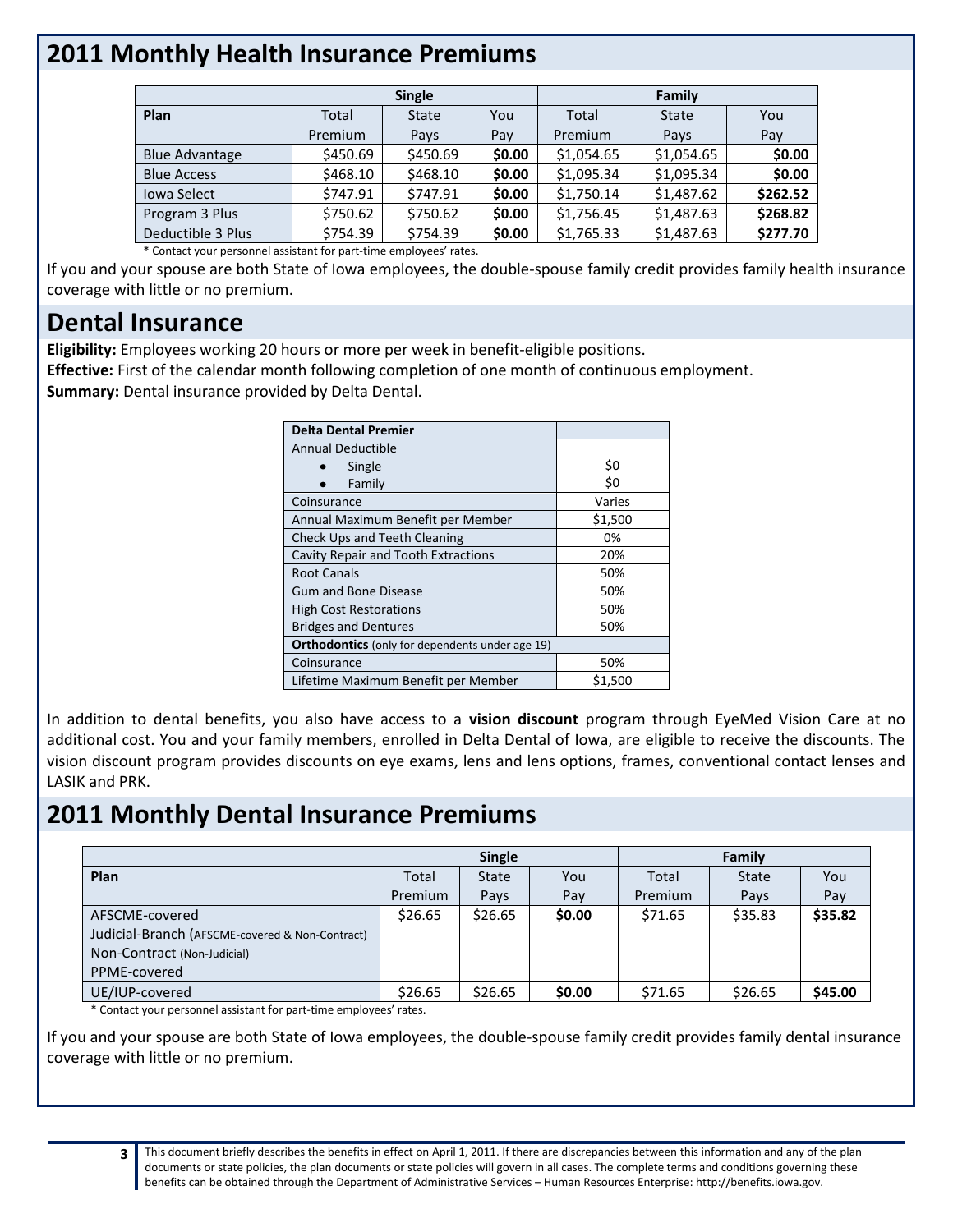#### **Income Protection for You and Your Family**

#### **Basic Life Insurance**

**Eligibility:** Employees working 30 hours or more per week in benefit-eligible positions. **Effective:** First of the calendar month following completion of one month of continuous employment. **Cost:** The State pays 100 percent of the premium. **Summary:** \$20,000 term life insurance.

#### **Supplemental Life Insurance**

**Eligibility:** Employees working 30 hours or more per week in benefit-eligible positions.

**Effective:** First of the calendar month following completion of one month of continuous employment.

**Cost:** You pay 100 percent of the affordable group premium.

**Summary:** You can purchase supplemental life insurance at group rates. Cost is based on your age and the amount of supplemental coverage elected. The minimum amount of supplemental life insurance available is \$5,000 and the maximum you can purchase is either \$100,000 for AFSCME-covered and non-contract employees or \$40,000 for UE/IUP-covered employees.

#### **Accidental Death & Dismemberment Insurance**

**Eligibility:** Employees in benefit-eligible positions who work 30 hours or more per week.

**Effective:** First of the calendar month following completion of one month of continuous employment.

**Cost:** The State pays 100 percent of the premium.

**Summary:** Coverage equals basic life insurance and elected amount of supplemental life insurance. Included in this benefit is coverage for dismemberment and loss of sight.

### **Long Term Disability Insurance**

**Eligibility:** Employees in benefit-eligible positions who work 30 hours or more per week.

**Effective:** First of the calendar month following completion of one month of continuous employment.

**Cost:** The State pays 100 percent of the premium.

**Summary:** Coverage provides you a monthly benefit of 60 percent of up to \$60,000 of your annual base earnings. You must be disabled through your elimination period. The elimination period is the longer of:

- 90 working days (720 work hours) or
- Until all sick leave is exhausted

## **Time Off Benefits**

#### **Vacation**

**Eligibility:** All permanent and probationary employees.

**Effective:** At the time of employment.

**Cost:** The State pays 100 percent of the cost.

**Summary:** Full-time employees accrue the following number of vacation hours.

| 1 - 4 years of service      | 80 hours per year  |
|-----------------------------|--------------------|
| 5 - 11 years of service     | 120 hours per year |
| 12 - 19 years of service    | 160 hours per year |
| 20 - 24 years of service    | 176 hours per year |
| 25 or more years of service | 200 hours per year |

In addition, two unscheduled holidays are added to your vacation accrual.

Part-time employees earn prorated amounts of vacation based on the number of hours worked.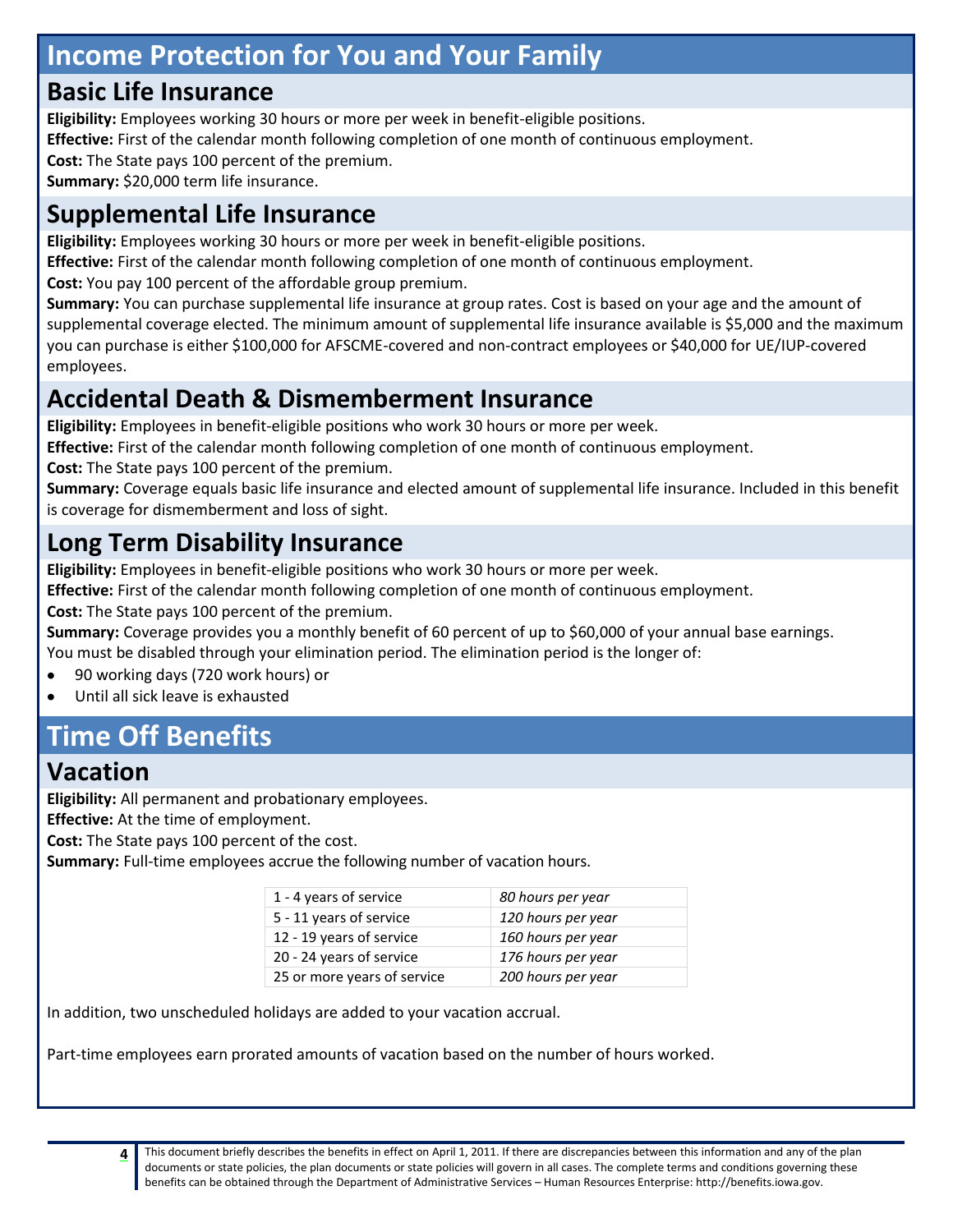#### **Sick Leave**

**Eligibility:** All permanent and probationary employees.

**Effective:** At the time of employment.

**Cost:** The State pays 100 percent of the cost.

**Summary:** Full-time employees accrue the following number of sick leave hours each month.

| AFSCME-covered              |                        |                                    |                        |                             |  |
|-----------------------------|------------------------|------------------------------------|------------------------|-----------------------------|--|
| UE/IUP-covered Science Unit |                        |                                    |                        |                             |  |
| Non-Contract                |                        | UE/IUP-covered Social Service Unit |                        |                             |  |
|                             | Sick Leave Balance     | Monthly Accrual Rate               | Sick Leave Balance     | <b>Monthly Accrual Rate</b> |  |
|                             | $0 - 750$ hours        | 12 hours                           | $0 - 750$ hours        | 8 hours                     |  |
|                             | Over 750 - 1,500 hours | 8 hours                            | Over 750 - 1,500 hours | 6 hours                     |  |
|                             | Over 1,500 hours       | 4 hours                            | Over 1,500 hours       | 4 hours                     |  |

Part-time employees earn prorated amounts of sick leave based on the number of hours worked.

Depending upon the employee's bargaining status, the employee may be able to use sick leave for medically-related disabilities, personal illness, and personal medical and dental appointments. In some cases, the employee can use sick leave for deaths in the immediate family, pallbearer service, care of immediate family members and adoption.

A benefit-eligible employee who has accumulated a minimum of 30 days (240 sick leave hours) and who does not use sick leave during the previous calendar month may convert sick leave to vacation.

#### **Holidays**

**Eligibility:** All permanent and probationary employees.

**Effective:** At the time of employment.

**Cost:** The State pays 100 percent of the cost.

**Summary:** The State of Iowa recognizes nine fixed holidays.

| New Year's Day                        | Independence Day    | Thanksgiving Day       |
|---------------------------------------|---------------------|------------------------|
| Dr. Martin Luther King Jr.'s Birthday | Labor Day           | Day after Thanksgiving |
| Memorial Day                          | <b>Veterans Day</b> | Christmas Day          |

### **Additional Benefits**

#### **Direct Deposit**

**Eligibility:** All employees.

**Effective:** At the time of employment.

**Summary:** Electronically deposits your paycheck into your bank account.

#### **Employee Assistance Program (EAP)**

**Eligibility:** All employees.

**Effective:** At the time of employment.

**Cost:** The State pays 100 percent of the cost.

**Summary:** Confidential assessment, consultation and referral program to help you and your family deal with personal problems before they affect your health, happiness or success. EAP services are provided by Employee & Family Resources. Counseling services are limited to three sessions with an EAP counselor per incident.

#### **Employee Discount Program (EDP)**

**Eligibility:** All employees.

**Effective:** At the time of employment.

**Summary:** The EDP allows state employees to save money by offering savings on popular goods and services. The EDP is administered by PerkSpot.

**5** This document briefly describes the benefits in effect on April 1, 2011. If there are discrepancies between this information and any of the plan documents or state policies, the plan documents or state policies will govern in all cases. The complete terms and conditions governing these benefits can be obtained through the Department of Administrative Services – Human Resources Enterprise: http://benefits.iowa.gov.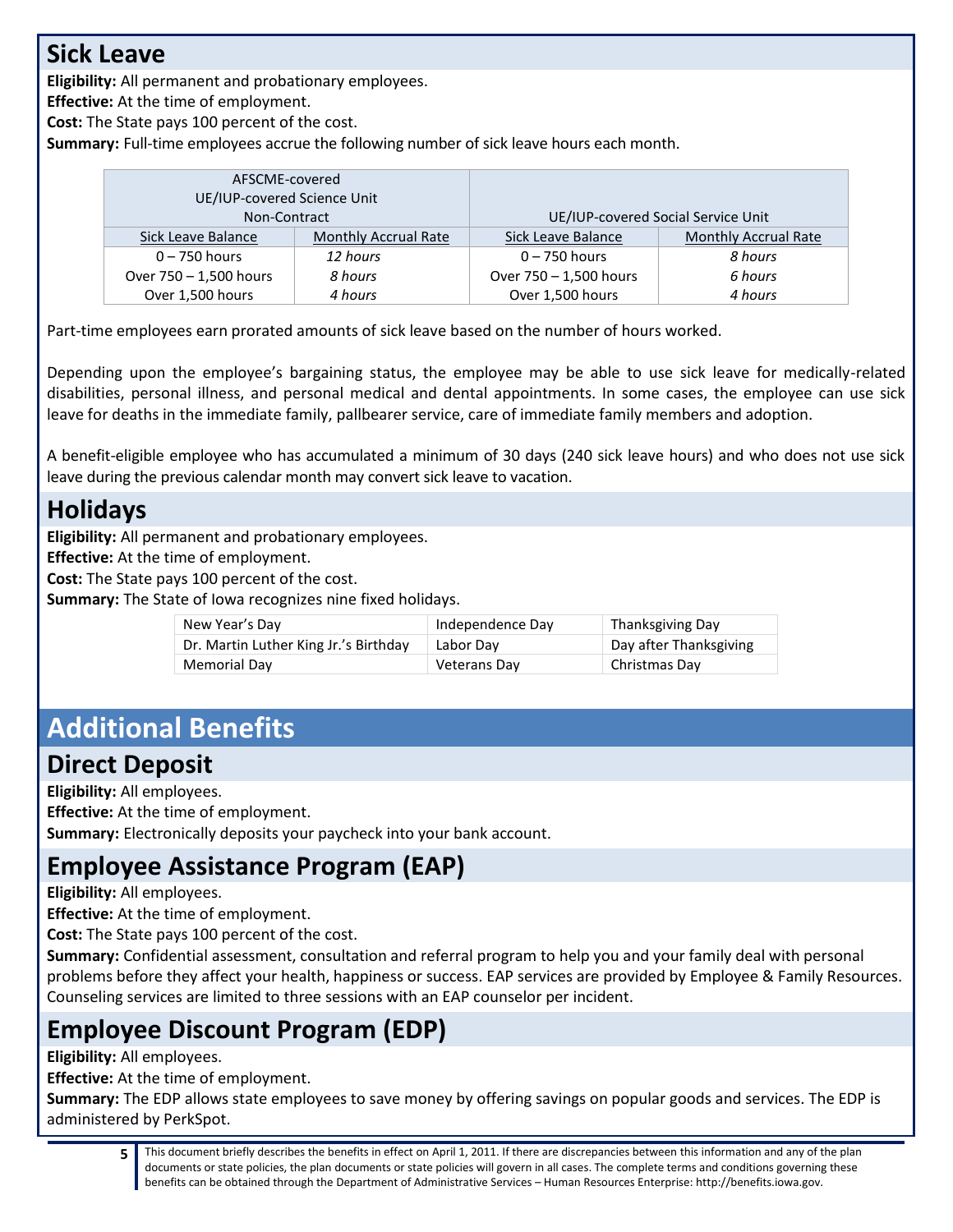#### **Flexible Spending Accounts**

**Eligibility:** Employees in benefit-eligible positions who work 20 hours or more per week.

**Effective:** First of the calendar month following the date you submit an enrollment form.

**Cost:** The State pays 100 percent of the administrative cost.

**Summary:** You may defer up to \$3,000 per year for unreimbursed health and dental expenses on a pre-tax basis and up to \$5,000 per year for dependent care expenses on a pre-tax basis.

#### **Lactation Rooms on the Capitol Complex**

**Eligibility:** All employees.

**Effective:** At the time of employment.

**Summary:** There are eight lactation rooms available for use on the Capitol Complex.

#### **Leave Programs**

**Eligibility:** All employees.

**Effective:** At the time of employment.

**Summary:** Employees may be eligible for leave, with or without pay, with supervisory pre-approval.

#### **Medication Therapy Management**

**Eligibility:** Employees and family members (except Board of Regents employees) enrolled in a State of Iowa health insurance plan.

**Effective:** When the State of Iowa health insurance coverage begins.

**Cost:** The State pays 100 percent of the program.

**Summary**: Specially-trained local Pharmacists review all your medications to identify any duplications or conflicts and help to organize your medication schedule. The program is administered by Outcomes Pharmaceutical Health Care**.**

#### **Wellness**

**Eligibility:** All employees.

**Effective:** At the time of employment.

**Summary:** Through the State's wellness program, "Healthy Opportunities," employees have a variety of wellness services available to them, such as, discounts at fitness centers, wellness information, personal health assessment, on-site health screenings, webcasts, and stop-smoking assistance to list just a few.

#### **Workers' Compensation**

**Eligibility:** All employees.

**Effective:** At the time of employment.

**Cost:** The State pays 100 percent of the premium.

**Summary:** On-the-job accident coverage. Payments are determined by the State of Iowa statute.

#### **Retirement**

#### **Retirement Investors' Club 457/401(a) Plans**

**Eligibility:** All employees who work 20 hours or more per week or have a fixed annual salary.

**Effective:** At the time of employment.

**Cost:** Of the 150+ investment options, fees range from 0%-1.70%. Your cost will depend on the investment(s) you choose. **Summary:** The Retirement Investors' Club (RIC) is a voluntary retirement savings program that allows you to set aside a portion of your salary to help you supplement the state-sponsored retirement plan and social security benefits. While you are participating in RIC, payroll deductions in the amount you choose are taken from your paycheck (before state and federal taxes) and deposited into your selection of investments in your 457 employee contribution account. At the same time, the State makes pretax match contributions into your selection of investments in your 401a employer match account. The match is \$1 for every \$1 you contribute up to a \$75 monthly maximum for most state employees. Contributions and earnings grow tax-deferred until you take payment(s). There are no vesting requirements in this program.